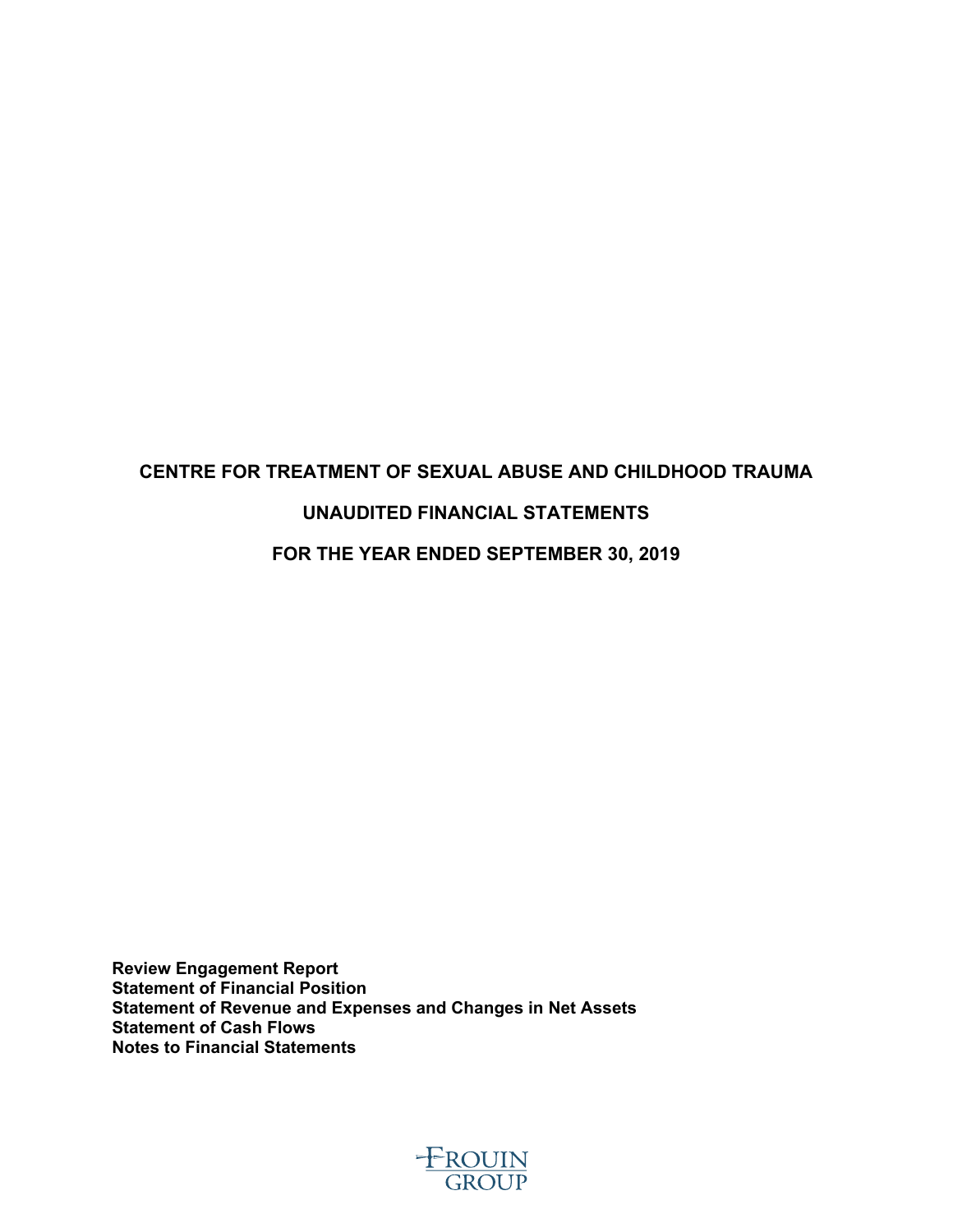

To the members of: Centre for Treatment of Sexual Abuse and Childhood Trauma **Ottawa** 

#### **REVIEW ENGAGEMENT REPORT**

We have reviewed the statement of assets and liabilities of Centre for Treatment of Sexual Abuse and Childhood Trauma as at September 30, 2019 and the statements of revenues and expenditures and changes in net assets and cash flows for the year then ended, and a summary of significant accounting policies and other explanatory information.

#### **Management's Responsibility for the Financial Statements**

Management is responsible for the preparation and fair presentation of these financial statements in accordance with Canadian accounting standards for not-for-profit organizations, and for such internal control as management determines is necessary to enable the preparation of financial statements that are free from material misstatement, whether due to fraud or error.

#### **Practitioner's Responsibility**

Our responsibility is to express a conclusion on the accompanying financial statements based on our review. We conducted our review in accordance with Canadian generally accepted standards for review engagements, which require us to comply with relevant ethical requirements.

A review of financial statements in accordance with Canadian generally accepted standards for review engagements is a limited assurance engagement. The practitioner performs procedures, primarily consisting of making inquiries of management and others within the entity, as appropriate, and applying analytical procedures, and evaluates the evidence obtained.

The procedures performed in a review are substantially less in extent than, and vary in nature from, those performed in an audit conducted in accordance with Canadian generally accepted auditing standards. Accordingly, we do not express an audit opinion on these financial statements.

#### **Basis for Qualified Conclusion**

In common with many not-for-profit organizations, Centre for Treatment of Sexual Abuse and Childhood Trauma derives revenue from donations and cash receipts, the completeness of which is not susceptible to satisfactory review procedures. Accordingly, review of these revenues was limited to the amounts recorded in the records of Centre for Treatment of Sexual Abuse and Childhood Trauma. Therefore, we were not able to determine whether any adjustments might be necessary to cash donation revenues, internship and supervision revenues and excess of revenues over expenses for the year ended September 30, 2019, as well as current assets and net assets as at September 30, 2019.

#### **Qualified Conclusion**

Based on our review, except for the matter described in the preceding paragraph, nothing has come to our attention that causes us to believe that these financial statements are not, in all material respects, in accordance with Canadian accounting standards for not-for-profit organizations.

Frouin Group Professional Corporation Ottawa, Ontario March 20, 2020

Authorized to practice public accounting by the Chartered Professional Accountants of Ontario

**Frouin Group Professional Corporation Chartered Professional Accountants 30 Colonnade Road, Unit 228, Ottawa, ON, K2E 7J6 Tel: 613-230-1022 Fax: 613-230-2954**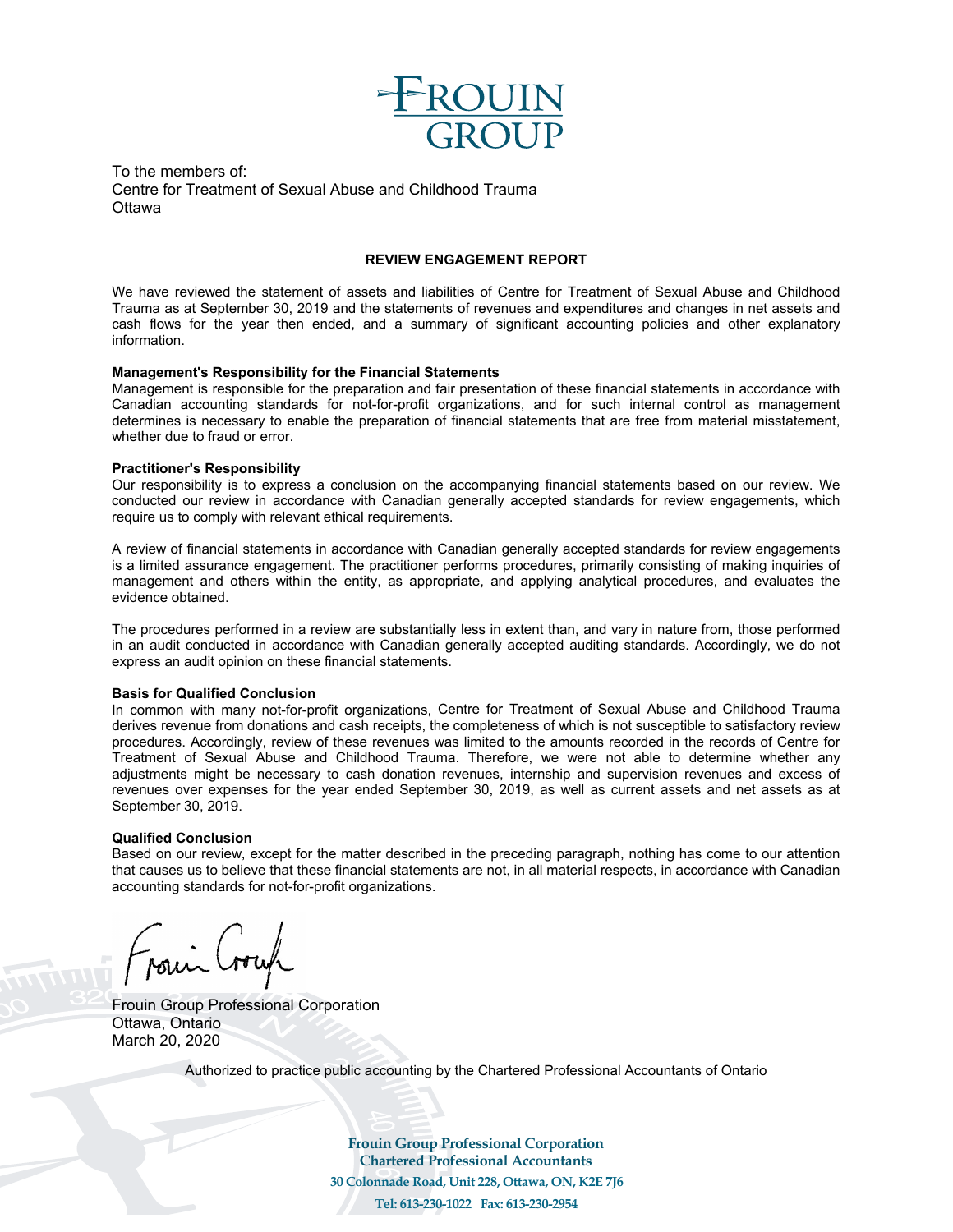### **UNAUDITED STATEMENT OF FINANCIAL POSITION**

#### **AS AT SEPTEMBER 30, 2019**

|                                         | <b>Restricted Funds</b> |                               |    |                           | <b>Total</b>           |                      |        |
|-----------------------------------------|-------------------------|-------------------------------|----|---------------------------|------------------------|----------------------|--------|
|                                         |                         | <b>Subsidy</b><br><b>Fund</b> |    | <b>Endowmen</b><br>t Fund | General<br><b>Fund</b> | 2019                 | 2018   |
| <b>CURRENT ASSETS</b>                   |                         |                               |    |                           |                        |                      |        |
| Cash                                    | \$                      | $6,300$ \$                    |    | 68                        | \$<br>80,540 \$        | 86,908 \$            | 44,334 |
| Term deposits (Note 4)                  |                         | 0                             |    | 6,932                     |                        | 6,932                | 6,932  |
| <b>HST</b> receivable                   |                         | O                             |    | 0                         | 3,999                  | 3,999                | 5,977  |
| Accounts receivable                     |                         | 0                             |    |                           |                        | 0                    | 377    |
| Due from general fund                   |                         | 25,427                        |    | 0                         | 0                      | 25,427               | 10,427 |
| Prepaid expenses                        |                         | 0                             |    | $\Omega$                  | 3,338                  | 3,338                | 3,282  |
| <b>TOTAL ASSETS</b>                     |                         | 31,727                        | \$ | 7,000                     | \$                     | 87,877 \$ 126,604 \$ | 71,329 |
| <b>CURRENT LIABILITIES</b>              |                         |                               |    |                           |                        |                      |        |
| Accounts payable & accrued liabilities  | \$                      | 0                             | \$ | 0                         | \$<br>2,715 \$         | 2,715 \$             | 3,701  |
| Government remittances                  |                         | 0                             |    | 0                         | 307                    | 307                  | 221    |
| Due to subsidy fund                     |                         | 0                             |    | 0                         | 25,427                 | 25,427               | 10,427 |
| Deferred revenue (Note 6)               |                         | 0                             |    | 0                         | 23,285                 | 23,285               | 21,655 |
|                                         |                         | $\Omega$                      |    | 0                         | 51,734                 | 51,734               | 36,004 |
| <b>NET ASSETS (Note 7)</b>              |                         |                               |    |                           |                        |                      |        |
| <b>Externally restricted</b>            |                         | $\Omega$                      |    | 7,000                     | 0                      | 7,000                | 7,000  |
| Internally restricted                   |                         | 31,727                        |    | 0                         | 0                      | 31,727               | 16,727 |
| Unrestricted                            |                         |                               |    |                           | 36,143                 | 36,143               | 11,598 |
|                                         |                         | 31,727                        |    | 7,000                     | 36,143                 | 74,870               | 35,325 |
| <b>TOTAL LIABILITIES AND NET ASSETS</b> | S.                      | 31,727                        | \$ | 7,000                     | \$<br>87,877<br>\$     | 126,604 \$           | 71,329 |

#### **APPROVED ON BEHALF OF THE BOARD:**

Director \_\_\_\_\_\_\_\_\_\_\_\_\_\_\_\_\_\_\_\_ Director \_\_\_\_\_\_\_\_\_\_\_\_\_\_\_\_\_\_\_\_

**(See accompanying Notes to Financial Statements)**

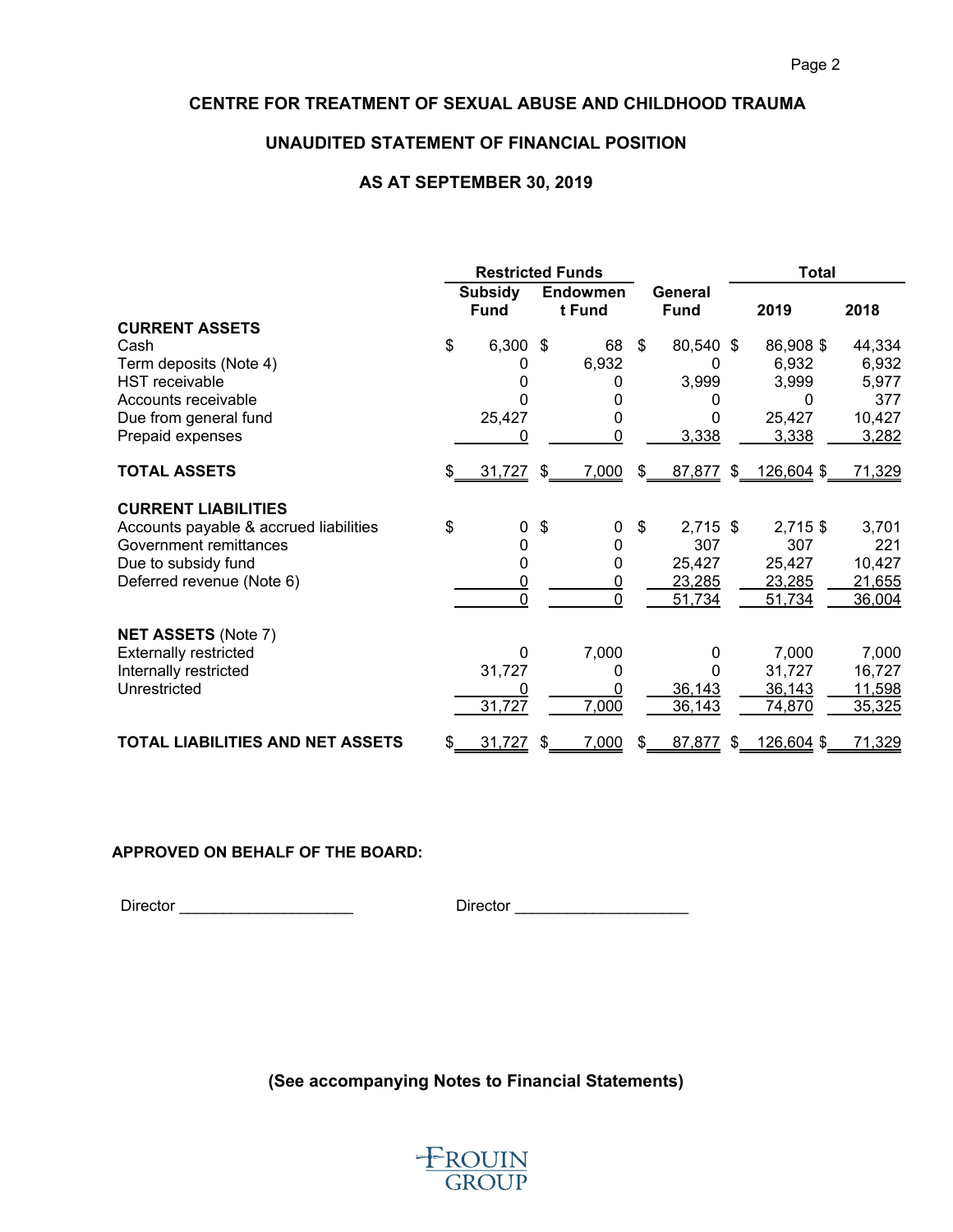# **UNAUDITED STATEMENT OF REVENUE AND EXPENSES AND CHANGES IN NET ASSETS**

## **FOR THE YEAR ENDED SEPTEMBER 30, 2019**

|                                           | <b>Restricted Funds</b> |                               |               |                                 | <b>Total</b>              |                        |             |              |
|-------------------------------------------|-------------------------|-------------------------------|---------------|---------------------------------|---------------------------|------------------------|-------------|--------------|
|                                           |                         | <b>Subsidy</b><br><b>Fund</b> |               | <b>Endowment</b><br><b>Fund</b> |                           | General<br><b>Fund</b> | 2019        | 2018         |
| <b>REVENUE</b>                            |                         |                               |               |                                 |                           |                        |             |              |
| Associates' contributions - rental income | \$                      | 0                             | \$            | 0                               | $\boldsymbol{\mathsf{s}}$ | 59,181 \$              | 59,181 \$   | 59,025       |
| Conferences and workshops                 |                         | 0                             |               | 0                               |                           | 29,222                 | 29,222      | 34,726       |
| Fundraising: third parties (Note 11)      |                         | 0                             |               | 0                               |                           | 23,509                 | 23,509      | 1,423        |
| Fundraising: events (Note 11)             |                         | 0                             |               | 0                               |                           | 3,532                  | 3,532       | 0            |
| Grant revenues (Note 10)                  |                         | $\mathbf 0$                   |               | 0                               |                           | 10,000                 | 10,000      | 0            |
| Cash donations                            |                         | $\mathbf 0$                   |               | 0                               |                           | 3,640                  | 3,640       | 2,825        |
| Miscellaneous                             |                         | 0                             |               | 0                               |                           | 300                    | 300         | 0            |
| Non-associate rental revenue              |                         | 0                             |               | 0                               |                           | 2,611                  | 2,611       | 3,277        |
| Internship and supervision                |                         | $\overline{0}$                |               | $\overline{0}$                  |                           | 7,366                  | 7,366       | 8,173        |
| <b>TOTAL REVENUE</b>                      |                         | $\overline{0}$                |               | $\overline{0}$                  |                           | 139,361                | 139,361     | 109,449      |
| <b>EXPENSES</b>                           |                         |                               |               |                                 |                           |                        |             |              |
| Rent                                      |                         | 0                             |               | 0                               |                           | 46,045                 | 46,045      | 45,105       |
| Conferences and workshops                 |                         | 0                             |               | 0                               |                           | 14,825                 | 14,825      | 17,278       |
| Wages                                     |                         | 0                             |               | 0                               |                           | 15,989                 | 15,989      | 21,411       |
| Professional fees                         |                         | 0                             |               | 0                               |                           | 2,500                  | 2,500       | 2,500        |
| <b>Fundraising expenses</b>               |                         | 0                             |               | 0                               |                           | 8                      | 8           | 222          |
| Office                                    |                         | 0                             |               | 0                               |                           | 2,113                  | 2,113       | 1,390        |
| Telephone                                 |                         | 0                             |               | 0                               |                           | 408                    | 408         | 1,726        |
| Insurance                                 |                         | 0                             |               | 0                               |                           | 3,756                  | 3,756       | 3,792        |
| Groups (Note 10)                          |                         | 0                             |               | 0                               |                           | 10,000                 | 10,000      | $\mathbf{0}$ |
| Internet                                  |                         | 0                             |               | 0                               |                           | 709                    | 709         | 1,271        |
| <b>Bank charges</b>                       |                         | 0                             |               | 0                               |                           | 1,307                  | 1,307       | 1,487        |
| Advertising and promotion                 |                         | 0                             |               | 0                               |                           | 278                    | 278         | 537          |
| Non-refundable portion of HST             |                         | $\overline{0}$                |               | $\overline{0}$                  |                           | 1,878                  | 1,878       | 3,035        |
| <b>TOTAL EXPENSES</b>                     |                         | $\mathbf 0$                   |               | $\mathbf 0$                     |                           | 99,816                 | 99,816      | 99,754       |
| <b>EXCESS OF REVENUE</b>                  |                         |                               |               |                                 |                           |                        |             |              |
| <b>OVER EXPENSES</b>                      |                         | 0                             | \$            | 0                               | $\boldsymbol{\mathsf{s}}$ | 39,545 \$              | $39,545$ \$ | 9,695        |
|                                           |                         |                               |               |                                 |                           |                        |             |              |
| Balance, beginning of the year            | \$                      | 16,727                        | $\sqrt[6]{3}$ | 7,000                           | $\mathfrak{F}$            | 11,598 \$              | 35,325 \$   | 25,630       |
| Excess of revenue over expenses           |                         | $\boldsymbol{0}$              |               | 0                               |                           | 39,545                 | 39,545      | 9,695        |
| Interfund transfer                        |                         | 15,000                        |               | 0                               |                           | (15,000)               | 0           | 0            |
| Balance, end of the year                  | S                       | 31,727                        | \$            | 7,000                           | S                         | $36,143$ \$            | 74,870 \$   | 35,325       |

**(See accompanying Notes to Financial Statements)**

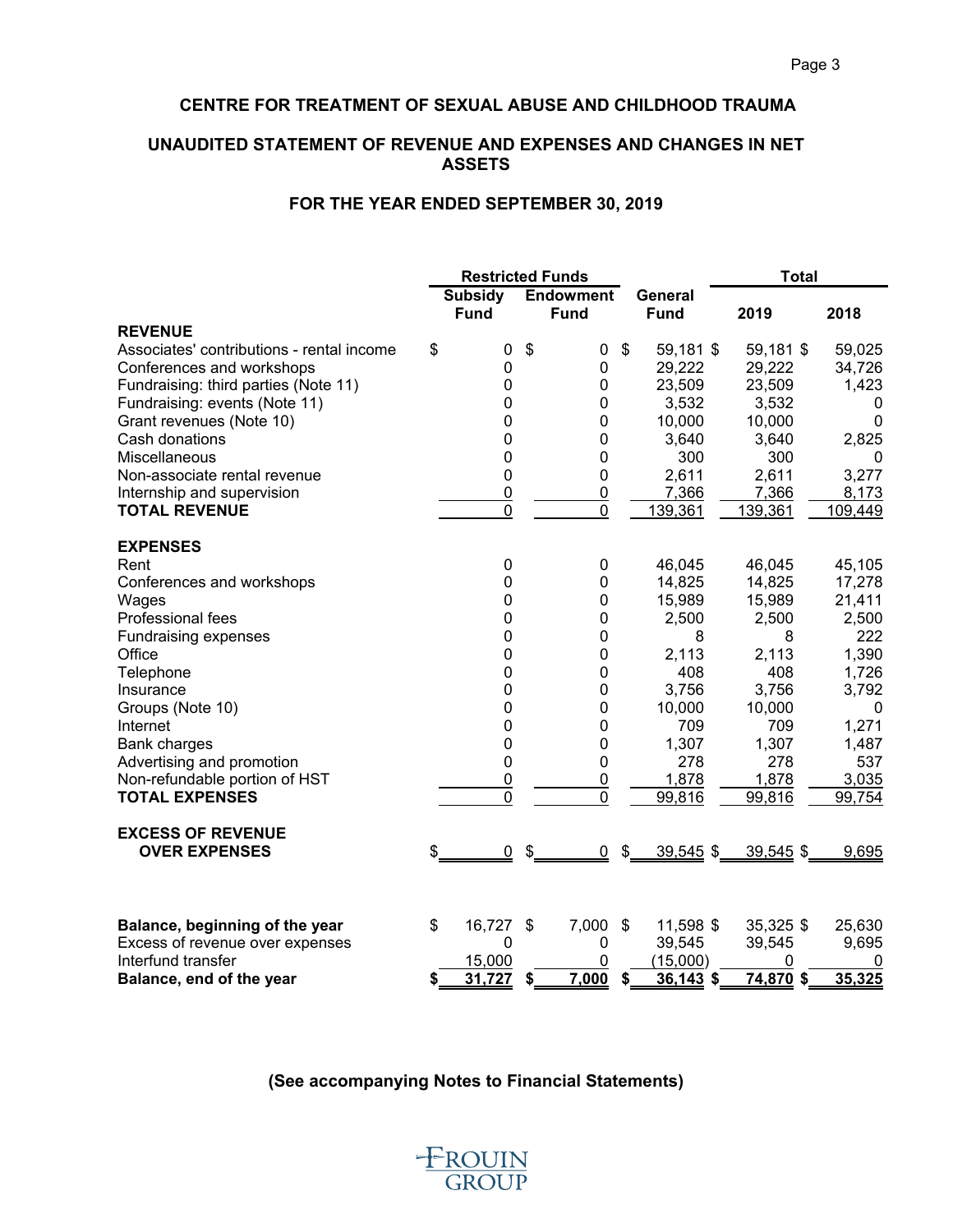# **UNAUDITED STATEMENT OF CASH FLOWS**

# **FOR THE YEAR ENDED SEPTEMBER 30, 2019**

|                                                                                                                           | 2019                            | 2018                                       |
|---------------------------------------------------------------------------------------------------------------------------|---------------------------------|--------------------------------------------|
| <b>CASH FLOWS FROM OPERATING ACTIVITIES</b><br>Excess of revenue over expenses<br>Cash flows from current operating items | \$<br>39,545<br>3,029<br>42,574 | \$<br>9,695<br><u>(16,449)</u><br>(6, 754) |
| <b>INCREASE (DECREASE) IN CASH</b>                                                                                        | 42,574                          | (6, 754)                                   |
| CASH, beginning of year                                                                                                   | 44,334                          | 51,088                                     |
| CASH, end of year                                                                                                         | 86,908<br>\$                    | 44,334                                     |
| <b>REPRESENTED BY:</b>                                                                                                    |                                 |                                            |
| Cash                                                                                                                      | 86,908                          | 44.334                                     |

**(See accompanying Notes to Financial Statements)**

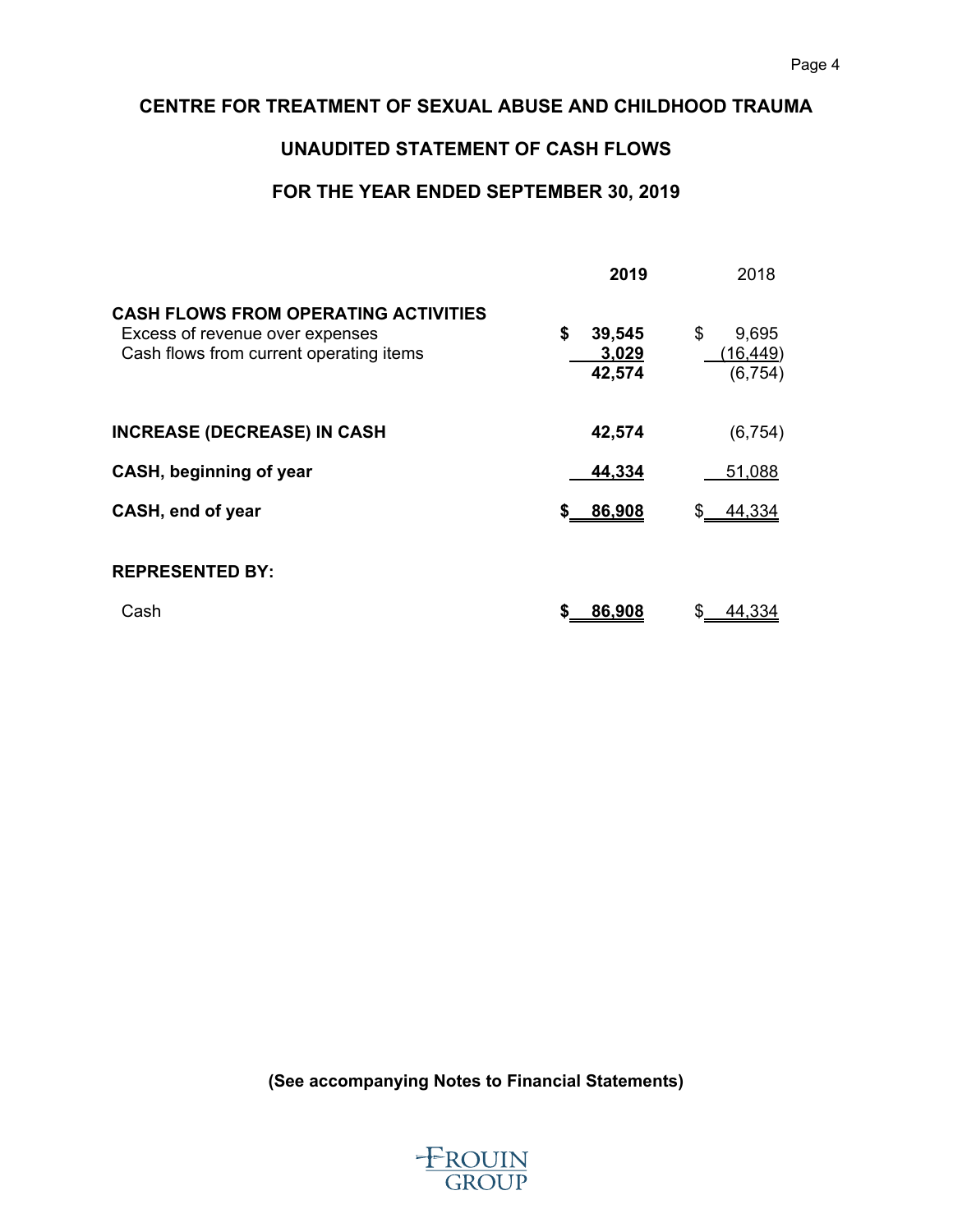# **NOTES TO UNAUDITED FINANCIAL STATEMENTS**

# **FOR THE YEAR ENDED SEPTEMBER 30, 2019**

#### **1. ORGANIZATION**

The Centre for Treatment of Sexual Abuse and Childhood Trauma (the Centre) is a nonprofit, charitable organization, incorporated November 30, 2002 without share capital, designed to provide comprehensive services for individuals who have experienced sexual abuse or other childhood trauma. The Centre also subsidizes the therapy of certain clients who are unable to meet the financial cost and this amount is reflected in the financial statements. The Centre is exempt from income taxes under Section 149 of the Income Tax Act.

### **2. SIGNIFICANT ACCOUNTING POLICIES**

The financial statements were prepared in accordance with Canadian accounting standards for not-for-profit organizations and include the following significant accounting policies:

#### **a. Use of estimates**

The preparation of financial statements requires management to make estimates and assumptions that affect the reported amounts of assets and liabilities and disclosure of contingent assets and liabilities at the date of the financial statements, and the reported amounts of income and expenditures during the reporting period. Actual results may differ from management's best estimates as additional information becomes available in the future

#### **b. Term deposits**

Term deposits are reported at fair value.

#### **c. Fund accounting**

The General Fund accounts for the Centre's administration, workshop and conference expenses, group therapy services and reports the investment in capital assets.

The Subsidy Fund accounts for restricted donations received by the Centre for the purpose of subsidizing therapy and the therapy delivered to clients approved for subsidy by the Centre.

The Endowment Fund reports resources contributed to the endowment. Investment income earned on the resources of the Endowment Fund is reported in the General Fund or Subsidy Fund depending on the nature of any restrictions imposed by contributors of the funds for the endowment.

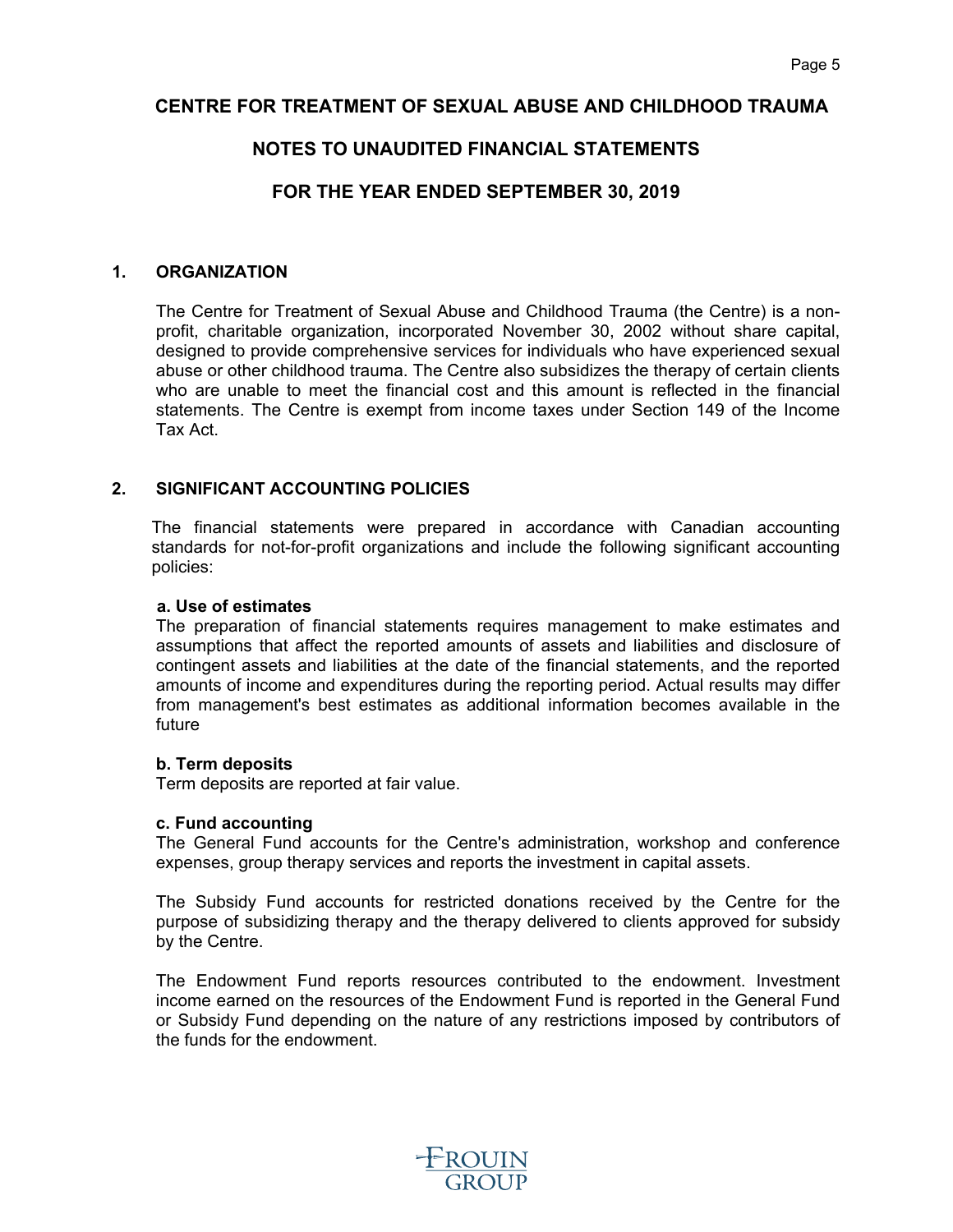# **NOTES TO UNAUDITED FINANCIAL STATEMENTS**

# **FOR THE YEAR ENDED SEPTEMBER 30, 2019**

### **2. SIGNIFICANT ACCOUNTING POLICIES (continued)**

#### **d. Revenue recognition**

The Centre follows the restricted fund method of accounting for contributions. Restricted contributions for which there is a corresponding restricted fund are recognized as revenue of that fund when received or receivable. Restricted contributions for which there is no corresponding restricted fund are recognized as revenue in the year in which the related expenses are incurred. Unrestricted contributions from donations and events are recognized as revenue when received or receivable if the amounts to be received can be reasonably estimated and collection is reasonably assured. Conference and workshop revenue is recognized when the event is held. Investment income is recognized as revenue when earned.

#### **e. Capital assets**

Capital assets are recorded at cost. Amortization is recorded on a straight-line basis over the estimated useful life of five years, except in the year of acquisition, when a half year of amortization is taken.

#### **f. Contributed materials and services**

Contributions received in the form of materials and services are recorded at fair value at the date of contribution when the fair value can be reasonably estimated and when the materials and services are used in the normal course of operations.

### **3. FINANCIAL INSTRUMENTS**

The carrying value of cash, term deposits, accounts receivable, accounts payable and accrued liabilities, approximate their fair value because of the relatively short period to maturity of the instruments. It is management's opinion that the Centre is not exposed to significant interest, currency or credit risks.

### **4. TERM DEPOSITS**

The term deposits consist of a Guaranteed Investment Certificate, maturing in May 2020 bearing interest at 1.60%.

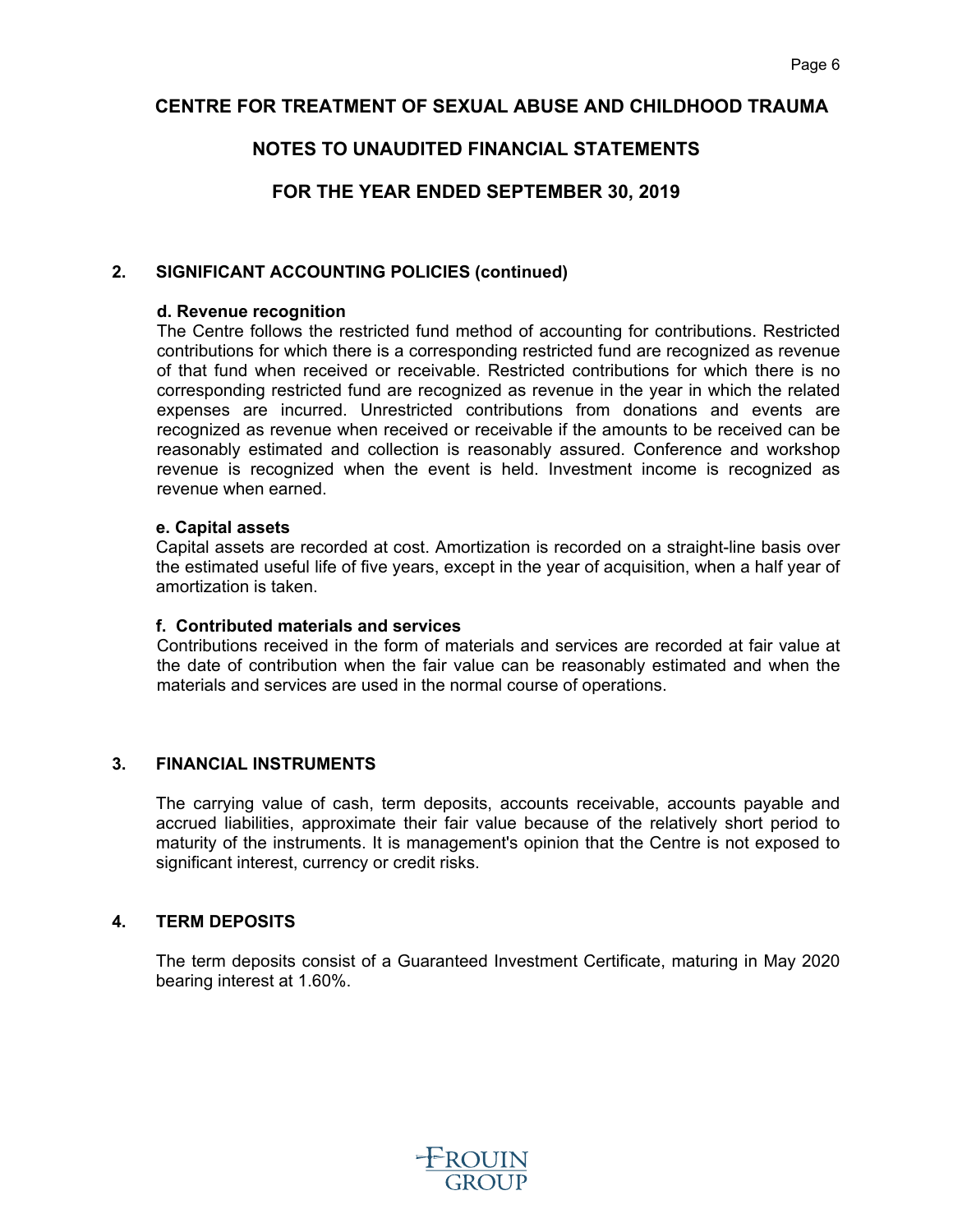# **NOTES TO UNAUDITED FINANCIAL STATEMENTS**

# **FOR THE YEAR ENDED SEPTEMBER 30, 2019**

#### **5. PROPERTY & EQUIPMENT**

All property and equipment has been fully-amortized in prior years and no new additions have been made in the current or prior year.

|                               | Cost        | Accumulated<br>Amortization |   | <b>Net Book</b><br><b>Value</b><br>2019 |   | Net Book<br>Value<br>2018 |
|-------------------------------|-------------|-----------------------------|---|-----------------------------------------|---|---------------------------|
| <b>Furniture and Fixtures</b> | \$<br>2,548 | \$<br>(2, 548)              | S | O                                       | S |                           |
| Computer                      | 5,381       | (5, 381)                    |   | 0                                       |   | 0                         |
| Projector                     | 800         | (800)                       |   | O                                       |   | 0                         |
| Website                       | 2,100       | (2,100)                     |   |                                         |   |                           |
| <b>TOTAL</b>                  | 10,829      | <u>10,829)</u>              |   |                                         |   |                           |

#### **6. DEFERRED REVENUE**

Deferred revenue consists of prepaid workshops, and lease inducement. Funds received for workshops will be recognized in the year in which the event is held and the services performed.

Lease inducements are accounted for as a reduction of the lease expense over the term of the lease.

# **7. NET ASSETS**

#### Internally-Restricted

Restricted donations received by the Centre for the purpose of subsidizing therapy are reported in the Subsidy Fund. Interest income earned on Subsidy Fund assets is reported as an increase to the Subsidy Fund.

#### Externally-Restricted

Contributions (nil in 2019 and also in 2018) are reported as increases to the Endowment Fund. Interest on Endowment Fund investments is reported as interest revenue in the General Fund.

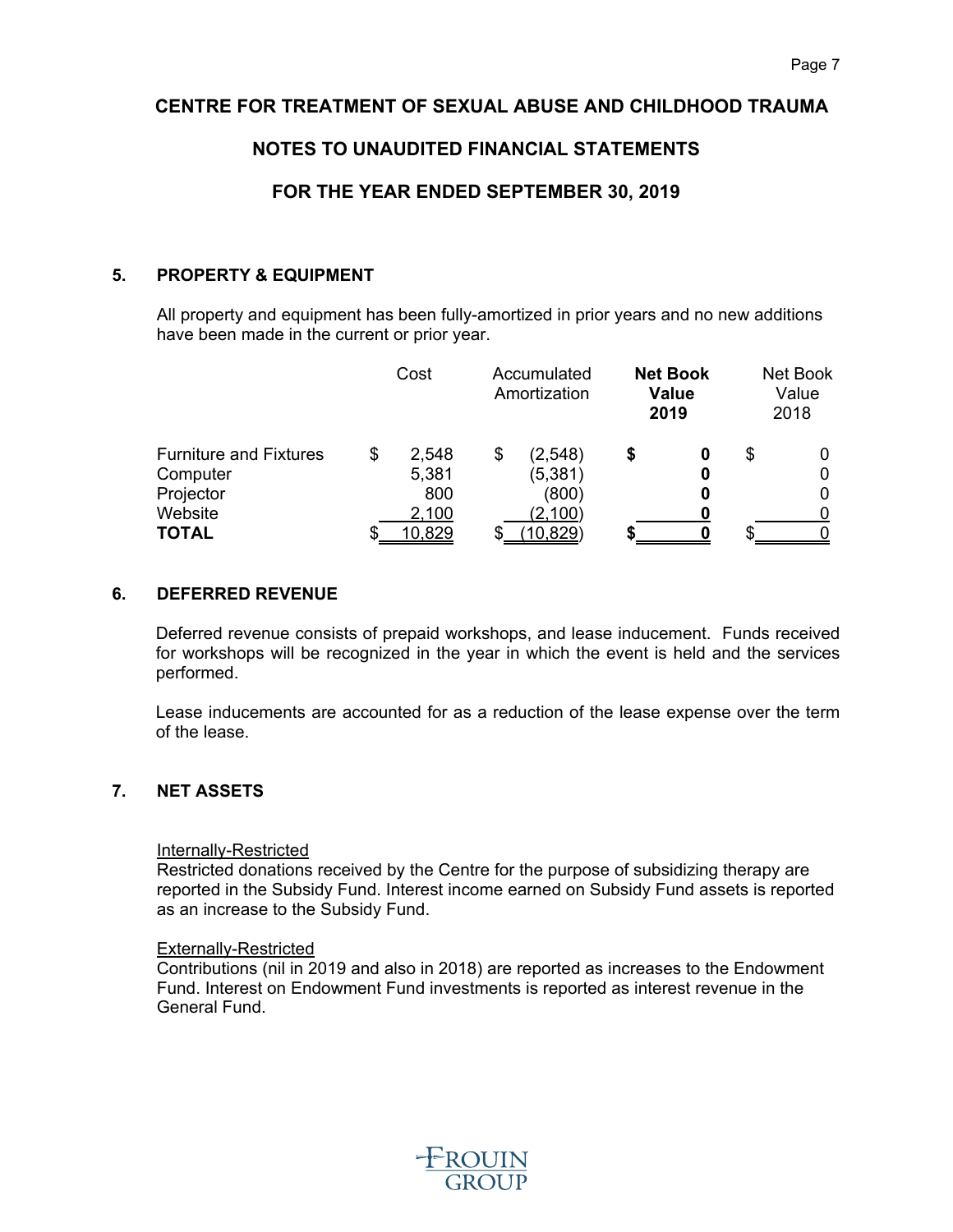# **NOTES TO UNAUDITED FINANCIAL STATEMENTS**

# **FOR THE YEAR ENDED SEPTEMBER 30, 2019**

#### **8. FINANCIAL RISK MANAGEMENT POLICY**

The Centre is exposed to various risks through its financial instruments. The following analysis provides a measure of the risks at September 30, 2019:

#### **a) Credit risk**

Cash and term deposits are held with Canadian chartered banks. Credit risk associated with receivables is minimal since they primarily consist of HST rebates receivables which are expected to be fully collectible. Consequently, the overall exposure to credit risk is considered to be low.

#### **b) Currency risk**

The Centre's functional currency is the Canadian dollar. The Centre does not enter into foreign currency transactions and does not use foreign exchange forward contracts.

#### **c) Liquidity risk**

The Centre manages its liquidity risk by regularly monitoring forecasted and actual cash flow and financial liability maturities, and by holding assets that can be readily converted into cash. Accounts payable are normally paid within 30 days.

#### **d) Interest rate risk**

The Centre is exposed to interest rate risk with regards to its cash and investments. The Centre has no interest-bearing liability. Fluctuations in market rates of interest on cash do not have a significant impact on the organization's results of operations. Term deposits are not exposed to significant interest rate risk due to their short-term nature.

#### **e) Market risk**

The market risk associated with term deposits is minimal since these assets are invested in short-term Guaranteed Investment Certificates.

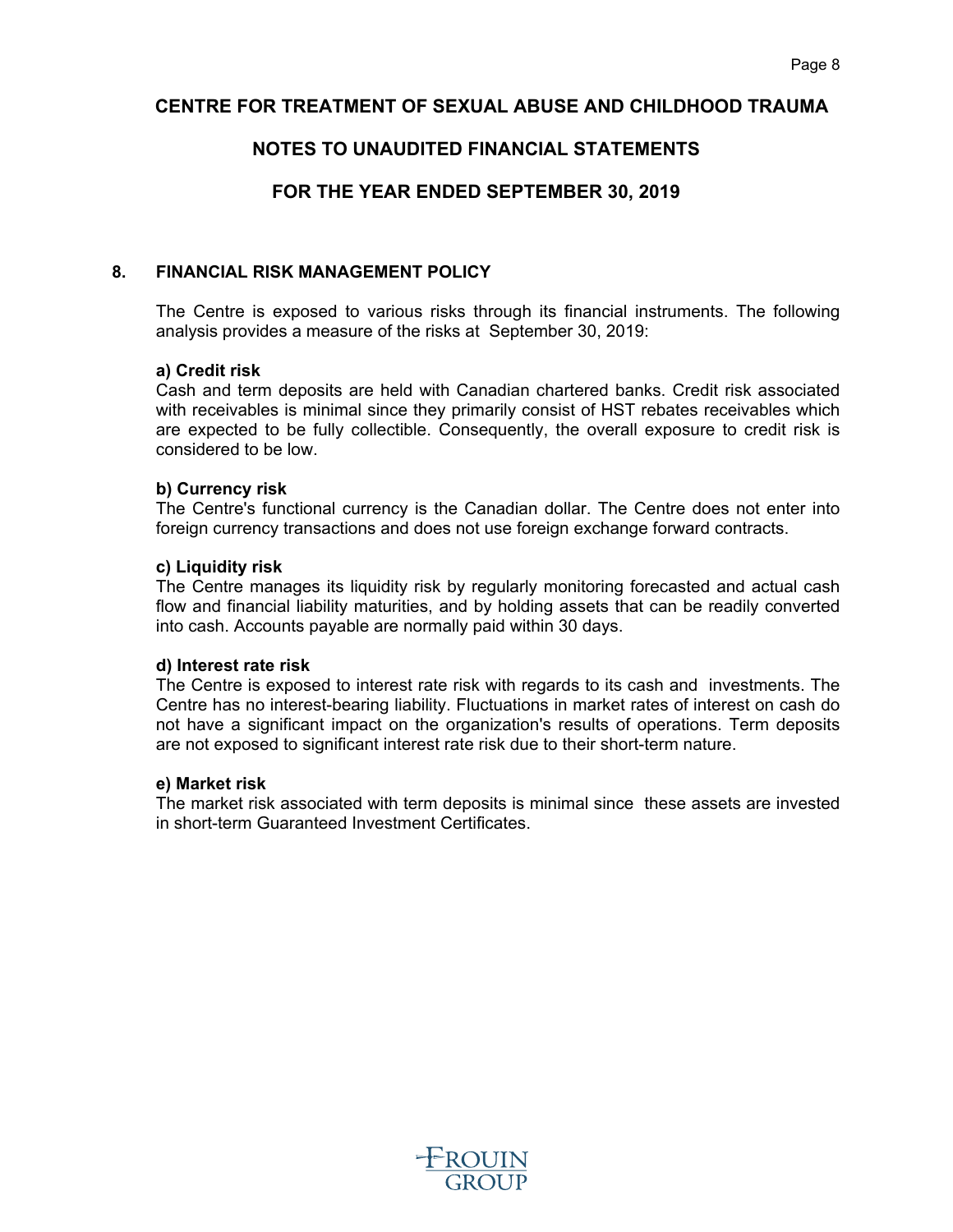# **NOTES TO UNAUDITED FINANCIAL STATEMENTS**

# **FOR THE YEAR ENDED SEPTEMBER 30, 2019**

#### **9. CONTRACTUAL OBLIGATIONS**

The Centre has entered a lease agreement to rent its premises starting August 15, 2016 which expires March 14, 2022. The lease obligation is reduced by associate contributions received from associates of the Centre for their part time use of office space. The future minimum rent payments, without taking into account the sublease payments received from associates of the Centre totals \$104,541 and include the following payments over the next 3 years:

| Year  | <b>Rent Payment</b> | Associate<br>contributions | Rent obligations net<br>of associate<br>contributions |
|-------|---------------------|----------------------------|-------------------------------------------------------|
| 2020  | 42,525              | 67,980                     | (25, 455)                                             |
| 2021  | 42,525              | 67,980                     | (25, 455)                                             |
| 2022  | 19,491              | 31,158                     | <u>(11,667)</u>                                       |
| Total | 104,541             | 167,118                    | (62,57                                                |

The associate contributions are an estimate and may fluctuate depending on the associates' commitment to leasing office space from the Centre. Should the associates decide to end their lease with the Centre, the Centre is still committed to the future minimum rent payments.

The Centre received the following lease inducement if all the terms, covenants and conditions of the lease has not been in default:

- (a) no proportionate share of operating costs of taxes shall be due or payable for the first month of the lease
- (b) no basic rent shall be due or payable for the first 12 months of the lease

Lease inducements are accounted for as a reduction of the lease expense over the term of the lease.

#### **10. GROUPS**

The Centre received grant funding from the City of Ottawa which was used to run trauma-related groups during the current year. The Centre paid \$10,000 of facilitator fees to run these groups.

Of this amount, \$5,000 was paid to employees for work performed on these groups, over and above their regular wages. The transaction was done at the exchange amount and was in the normal course of operations.